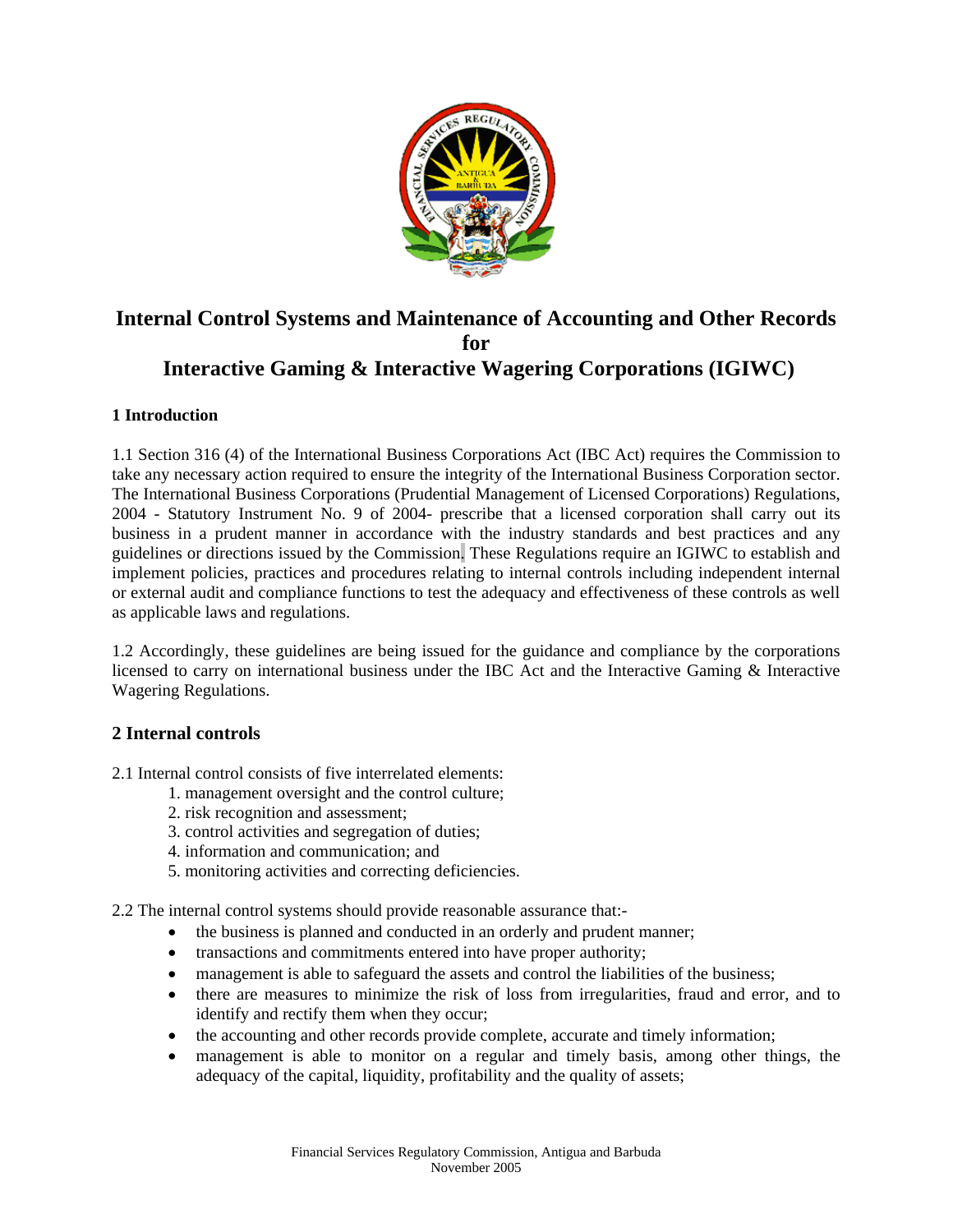- management is able to identify, regularly assess and, where appropriate, quantify the risk of loss in the conduct of the business so that: (i) the risks can be monitored and controlled on a regular and timely basis; and (ii) appropriate provisions can be made for bad and doubtful debts, and for any other exposures both on and off balance sheet;
- management is able to comply with regulatory reporting requirements

2.3 In establishing an internal control system management should have regard to the cost of establishing and maintaining a control procedure in relation to the benefits.

2.4 It is a responsibility of directors and management to review, monitor and test its systems of internal control on a regular basis in order to assure their effectiveness and continuing relevance to the business.

# **3 Management oversight and the control culture**

# **The board's role**

3.1 The board of directors should have responsibility for approving and periodically reviewing the overall business strategies and significant policies of the IGIWC; understanding the major risks run by the IGIWC, setting acceptable levels for these risks and ensuring that senior management takes the steps necessary to identify, measure, monitor and control these risks; approving the organizational structure; and ensuring that senior management is monitoring the effectiveness of the internal control system. The board is ultimately responsible for ensuring that an adequate and effective system of internal controls is established and maintained.

#### **Senior Management's role**

3.2 Senior management should have responsibility for implementing strategies and policies approved by the board; developing processes that identify, measure, monitor and control risks incurred by the IGIWC; maintaining an organizational structure that clearly assigns responsibility, authority and reporting relationships; ensuring that delegated responsibilities are effectively carried out; setting appropriate internal control policies; and monitoring the adequacy and effectiveness of the internal control system.

## **Control culture**

3.3 The board of directors and senior management are responsible for promoting high ethical and integrity standards, and for establishing a culture within the organization that emphasizes and demonstrates to all levels of personnel the importance of internal controls. All personnel in the organization need to understand their role in the internal controls process and be fully engaged in the process.

3.4 The control culture encompasses the management style, and corporate culture and values shared by all employees. It includes:

- (a) the importance which is attached to controls by management;
- (b) the way in which staff are assessed and rewarded (including remuneration and bonus schemes as well as promotion policies);
- (c) controls training, and the methods for reviewing control, including internal audit.
- (d) a strong ethical environment, sound personnel policies and Code of Conduct.

3.5 Controls may be High-level controls which are primarily exercised at director and senior manager level, or the detailed controls, the operation of which is delegated to others. High level controls typically include: (a) the setting of strategy and plans; (b) approval of risk policies; (c) establishment and review of the organizational structure; (d) the system for delegation; (e) review of high level management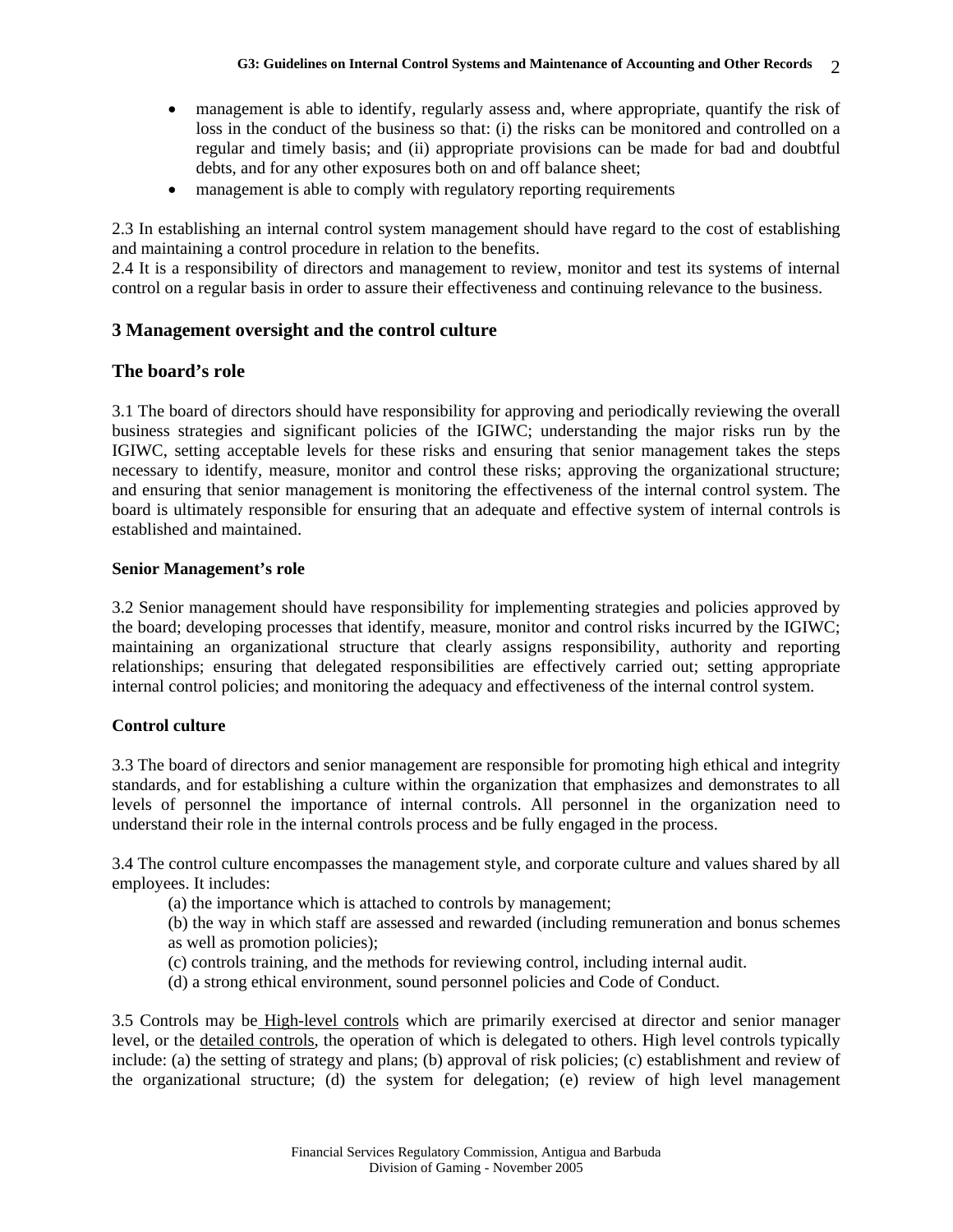information; (f) maintaining the framework for monitoring and/or periodic review of risk management and detailed control systems and for the implementation of action points following such a review.

#### **4 Risk Recognition and assessment**

4.1 The board and senior management should establish an effective internal control system in which the material risks that could adversely affect the achievement of the organization's goals are recognized and continually assessed. This assessment should cover all risks facing the organization (that is, credit risk, country and transfer risk, market risk, liquidity risk, operational risk, legal risk and reputational risk etc).

4.2 Senior management should continually evaluate the risks affecting the achievement of its goals and react to changing circumstances and conditions. Internal controls may need to be revised to appropriately address any new or previously uncontrolled risks.

## **5 Control objectives**

5.1 At a minimum each organization should address the following control objectives:-

- (a) Organizational structure: including allocation of responsibilities, identifying lines of reporting and delegation of authority and responsibility.
- (b) Risk management
- (c) Monitoring procedures
- (d) Segregation of duties
- (e) Authorization and approval of all transactions by an appropriate person.
- (f) Completeness and accuracy of transactions and records
- (g) Safeguarding assets: The controls should be designed to ensure that access- both direct and indirect access via documentation- to assets or information is limited to authorized personnel.
- (h) Personnel: Procedures should ensure that personnel have competence and integrity and capabilities commensurate with their responsibilities.

## **Control Activities**

5.2 The board and senior management should apart from setting up an appropriate control structure, define control activities at every business level. These should include:

Top level reviews – by board of directors and senior management to detect problems such as control weaknesses, errors in financial reporting or fraudulent activities.

Activity controls - Department or division level management should receive and review standard performance and exception reports on a daily, weekly or monthly basis. These functional reviews should occur more frequently than top-level reviews.

Physical controls **-** to restrict access to tangible assets, including cash, gaming database and securities, and may include such control activities as physical limitations, dual custody, and periodic inventories.

Compliance with exposure limits – to ensure that prudential limits on risk exposures set by management or in law or regulations are complied with.

Approvals and authorizations - for transactions over certain limits to ensure that an appropriate level of management is aware of the transaction or situation and to help establish accountability.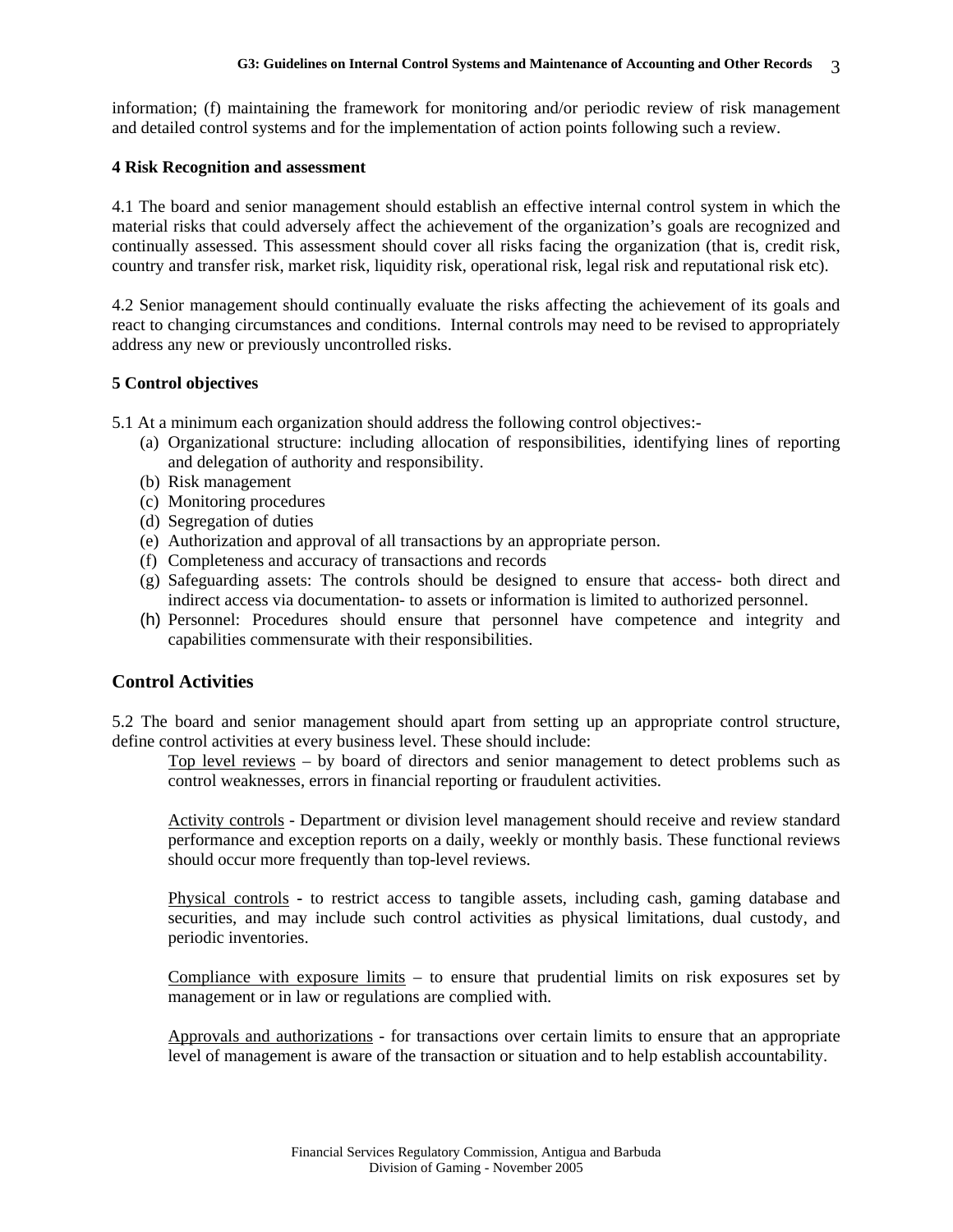Verifications and reconciliations - Verifications of transaction details and activities and the output of risk management models and periodic reconciliations, such as those comparing cash flows to account records and statements, should be done to identify activities and records that need correction. The results should be reported to the appropriate levels of management whenever problems or potential are detected.

#### **Segregation of duties**

5.3 A prime means of control is the separation of those responsibilities or duties which would, if combined, enable one individual to record and process a complete transaction. Segregation of duties reduces the risk of intentional manipulation or error and increases the element of checking. Functions which should be separated include those of authorization, execution, valuation, reconciliation, custody and recording. Some examples of areas where segregation should be effected are:

- (a) In the case of a computer-based accounting system, systems development and daily operations should be separated.
- (b) Segregation of duties involving simultaneous front and back office control by one individual.
- (c) approval of the disbursement of funds and the actual disbursement;
- (d) customer and proprietary accounts;
- (e) transactions in both the "gaming" and "wagering " books;
- (f) informally providing information to customers about their positions while marketing to the same customers;
- (g) any other areas where significant conflicts of interest emerge and are not mitigated by other factors.

5.4 Areas of potential conflict should be identified, minimized, and subject to careful monitoring by an independent third party. There should also be periodic reviews of the responsibilities and functions of key individuals to ensure that they are not in a position to conceal inappropriate actions.

5.5 For smaller organizations, segregation of duties can be difficult due to limited number of staff. In such circumstances, the Board should satisfy itself that the IGIWC is not running undue risk and that there are compensating controls in place e.g. frequent review of the area by internal audit and/or executive directors.

## **6 Information and Communication**

6.1 Senior management should establish:

- (a) systems to capture adequate and comprehensive internal financial, operational and compliance data, as well as external market information about events and conditions that are relevant to decision making. Information should be reliable, timely, accessible, and provided in a consistent format.
- (b) reliable information systems that cover all significant activities of the corporation. These systems, including those that hold and use data in an electronic form, must be secure, monitored independently and supported by adequate contingency arrangements.
- (c) effective channels of communication to ensure that all staff fully understand and adhere to policies and procedures affecting their duties and responsibilities and that other relevant information is reaching the appropriate personnel.

## **7 Monitoring Activities and Correcting Deficiencies**

7.1 The Board and senior management should monitor the overall effectiveness of the internal controls on an ongoing basis. Monitoring of key risks should be part of the daily activities. In addition, periodic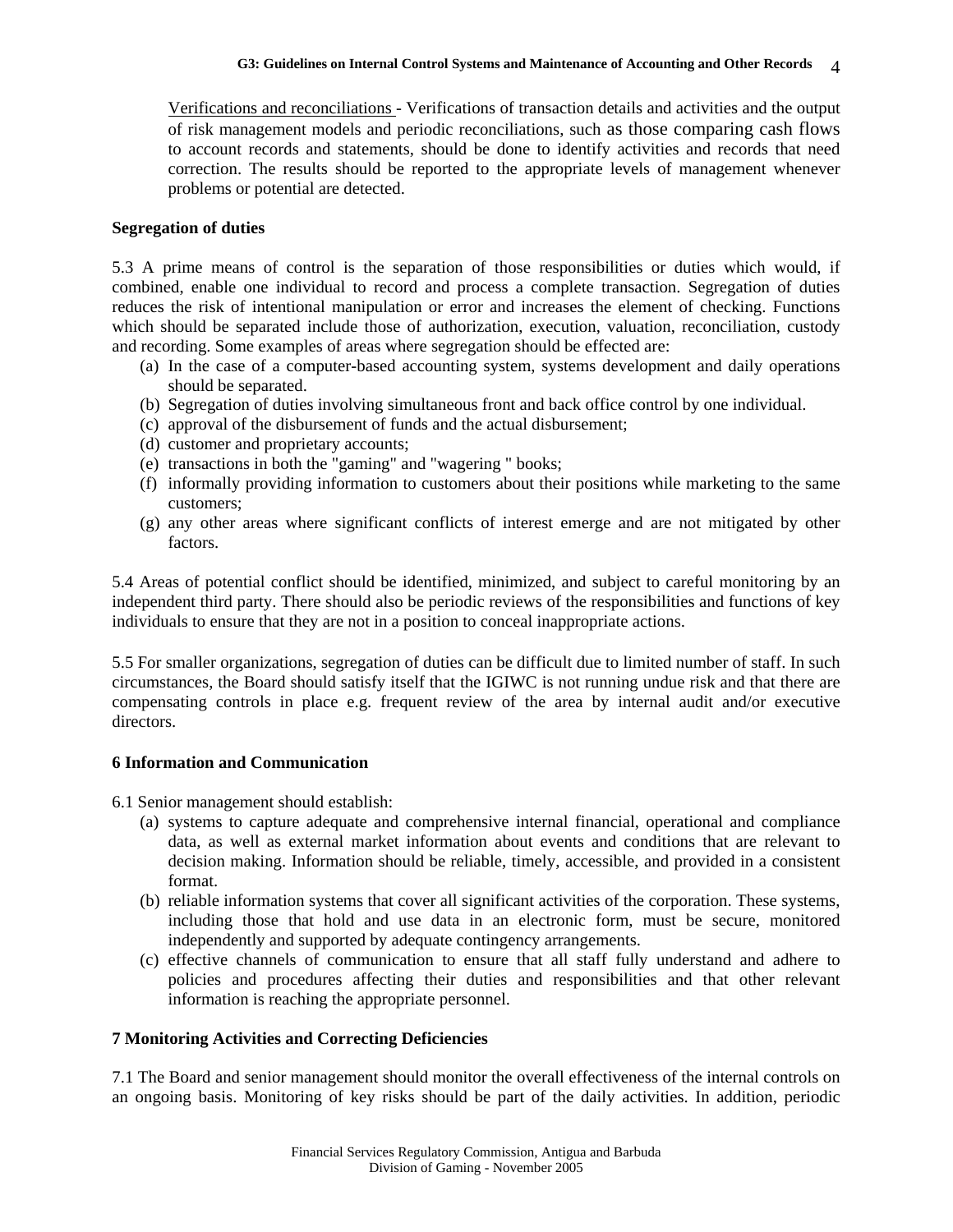evaluations should be conducted by business function itself, by the financial control and by the internal audit.

7.2 There should be an effective and comprehensive internal audit of the internal control system carried out by operationally independent, appropriately trained and competent staff. The internal audit function, as part of the monitoring of the system of internal controls, should report directly to the board of directors or its audit committee, and to senior management.

7.3 Internal control deficiencies, whether identified by business line, internal audit, or other control personnel, should be reported in a timely manner to the appropriate management level and addressed promptly. Material internal control deficiencies should be reported to senior management and the board of directors, who should have a system for monitoring the action taken on the identified deficiencies.

#### **8 Controls in an Information Technology Environment**

8.1 It is the responsibility of management to understand the extent to which the organization relies upon electronic information, to assess the value of that information and to establish an appropriate system of controls. The control objectives and activities described above apply equally to operations undertaken in electronic environments, although there are additional risks associated with electronic environments.

8.2 The types of risk most often associated with the use of information technology in Corporations may be classified as follows:

(a) Fraud and theft: Access to information and systems can create opportunities for the manipulation of data in order to create or conceal significant financial loss. Additionally, information can be stolen, even without its physical removal or awareness of the fact, which may lead to loss of competitive advantage. Such unauthorized activity can be committed by persons with or without legitimate access rights.

(b) Errors: Although they most frequently occur during the manual inputting of data and the development or amendment of software, errors can be introduced at every stage in the life cycle of an information system.

(c) Interruption: The components of electronic systems are vulnerable to interruption and failure; without adequate contingency arrangements this can lead to serious operational difficulty and/or financial loss.

(d) Misinformation: Problems may emerge in systems that have been poorly specified or inaccurately developed. These might become immediately evident, but can also pass undetected for a period during which they could undermine the veracity of supposedly sound information. This is a particular risk in systems where audit trails are poor and the processing of individual transactions difficult to follow.

8.3 Management should be aware of its responsibility to promote and maintain a climate of security awareness and vigilance throughout the organization. In particular, it should give consideration to:

*(a) IT security education and training, designed to make all relevant staff aware of the need for, and their role in supporting, good IT security practice and the importance of protecting company assets;* 

*(b) IT security policy, standards, procedures and responsibilities, designed to ensure that arrangements are adequate and appropriate.*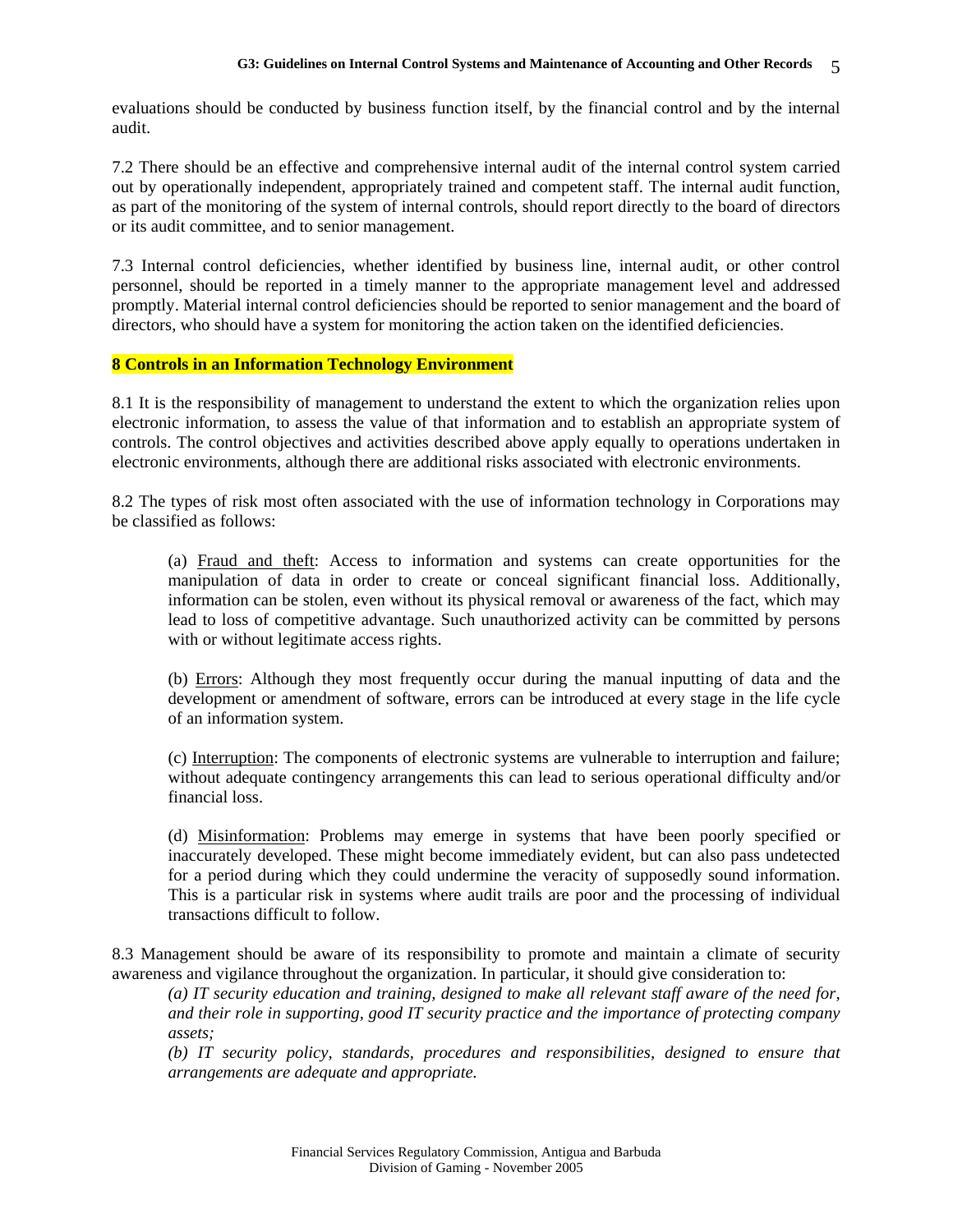#### **9 Accounting and other records**

9.1 It is the responsibility of the directors and management to take reasonable care to establish and maintain systems and controls and adequate records (including accounting records), appropriate to the nature, scale and complexity of its business.

9.2 A corporation should maintain adequate records and systems for all aspects of its business which includes off-balance sheet business, and situations where the corporation acts as agent or arranger.

9.3 The scope and nature of the accounting and other records should be commensurate with the needs and particular circumstances and should have regard to the manner in which the business is structured, organized and managed, and to the nature, and complexity of its transactions and commitments.

9.4 The accounting and other records should be located where they will best assist management to conduct the business of the banking or trust corporation. They should:-

(a) capture and record on a timely basis and in an orderly fashion, every transaction and commitment which the corporation enters into, with sufficient information to explain (i) its nature and purpose; (ii) any asset or liability, actual or contingent, which respectively arises or may arise from it; and (iii) any income or expenditure, current or deferred, which arises from it;

(b) provide details, as appropriate, for each transaction and commitment,

(c) be maintained in such a manner that financial and business information can be extracted promptly to enable management to:-

(i) identify, measure, monitor and control the quality of the IGIWC assets and safeguard them, including those held as custodian; its exposures by related counterparties across all products; its exposures to liquidity risk, and foreign exchange and other market risks across all products;

(ii) monitor the performance of all aspects of its business on an up-to-date basis;

(iii) make timely and informed decisions;

(d) contain details of exposure limits authorised by management ;

(e) provide information which can be summarised in such a way as to enable actual exposures to be readily, accurately and regularly measured against these limits;

(f) contain details of the factors considered, the analysis undertaken and the authorisation or rejection by management of a loan, advance or other credit exposure; and

(g) provide details of every transaction entered into in the name of or on behalf of another party on an agency or fiduciary (trustee) basis where the corporation itself is not legally or contractually bound by the transaction.

#### **10 Information for management**

10.1 Every corporation should prepare information for directors and management so that they can monitor, assess and control the performance of its business, the state of its affairs and the risk to which it is exposed. This information should be prepared on an individual company and, where appropriate, on a consolidated basis.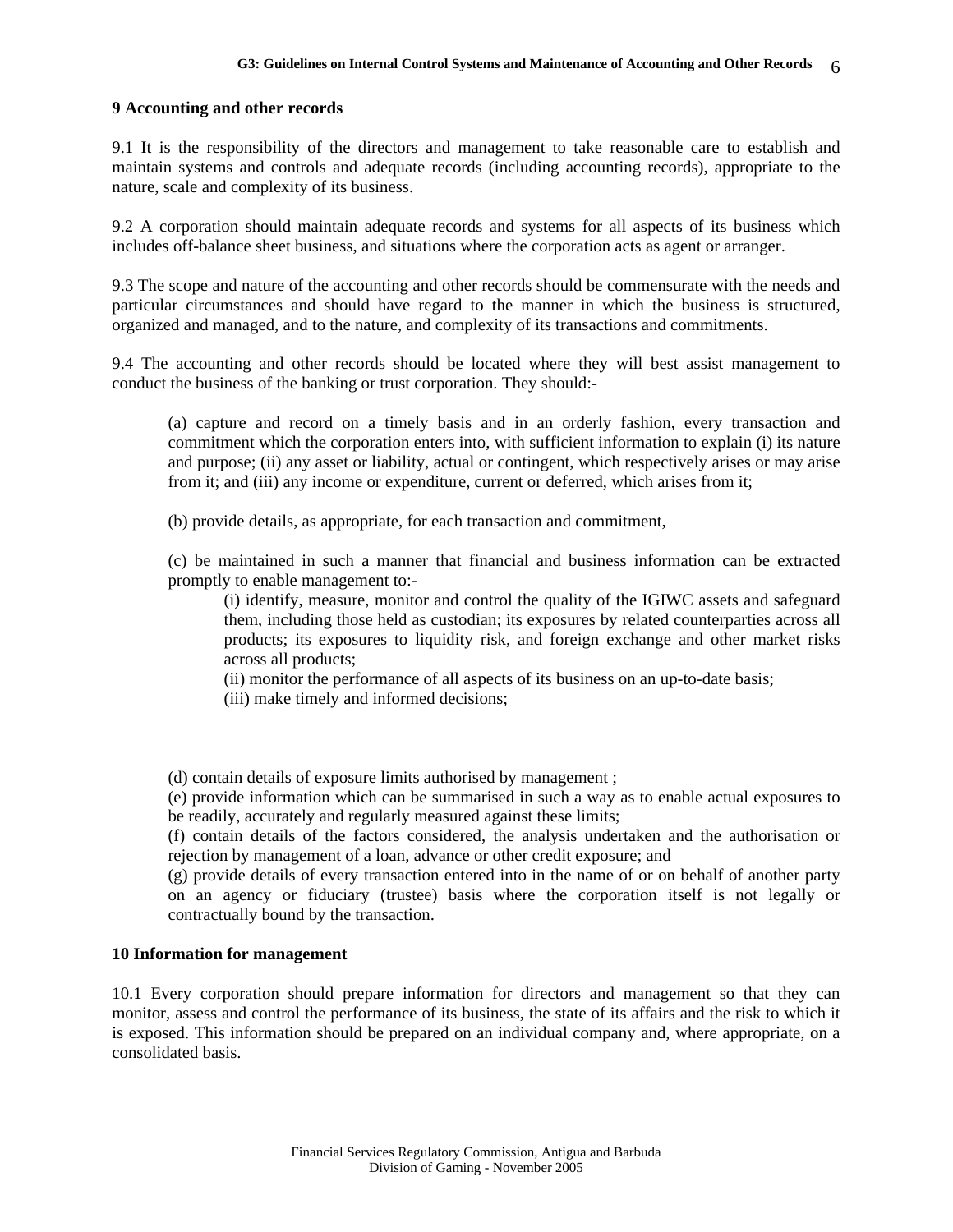10.2 It is the responsibility of directors and management to decide what information is required and to decide who should receive it. Appropriate management information should be provided to:-

(a) persons responsible for exercising managerial functions or for maintaining accounting and other records;

(b) executives who are responsible under the immediate authority of the directors for the conduct

of the business of the corporation; and

(c) the directors of the corporation.

10.3 This information should be prepared:-

(a) to show the state of affairs of the corporation;

(b) to show the operational results of the business and to give a comparison with budgets and previous periods;

(c) to provide an analysis of assets and liabilities showing how they have been valued;

(d) to provide an analysis of off-balance sheet positions showing their valuation;

(e) to provide an analysis of income and expenditure showing how it relates to different categories of asset and liability and off-balance sheet positions; and

(f) to show the corporation's exposure to each type of risk, compared to the relevant limits set by management.

## **11 Money laundering and terrorist financing deterrence**

11.1 The corporations should have policies and procedures in place to guard against their business being used for the purpose of money laundering or terrorist financing. These should conform to the laws and regulations in Antigua and Barbuda and any guidelines issued by appropriate authority.

# **12 Outsourcing**

12.1 Where a corporation has outsourced an aspect of its operations to another part of the group, or to an external supplier, it should ensure that its records and controls adequately cover that business. It should put in place procedures for monitoring and controlling the outsourced operations.

## **13 Internal audit**

13.1 The corporations should have an appropriate internal audit function. The Internal audit should provide independent assurance over the integrity and effectiveness of systems. Important considerations in assessing the effectiveness of internal audit include the scope of its terms of reference, its independence from operational management, its reporting regime and the quality of its staff.

13.2 The following control functions could be undertaken by internal audit:-

- (a) review of accounting and other records and the control environment;
- (b) assist management with the identification of risk;
- (c) challenge the assumptions within the control systems;
- (d) review of the appropriateness, scope, efficiency and effectiveness of internal control systems;

(e) detailed testing of transactions and balances and the operation of individual internal controls

- to ensure that specific control objectives have been met; and
- (f) review of the implementation of management policies.
- (g) special investigations for management where there are areas of particular concern.

13.3 The internal audit function should be appropriately structured and resourced to enable it to provide the independent appraisal of internal controls. The position of head of Internal Audit should be a key role within the IGIWC and, accordingly, should be undertaken by an experienced and senior individual. The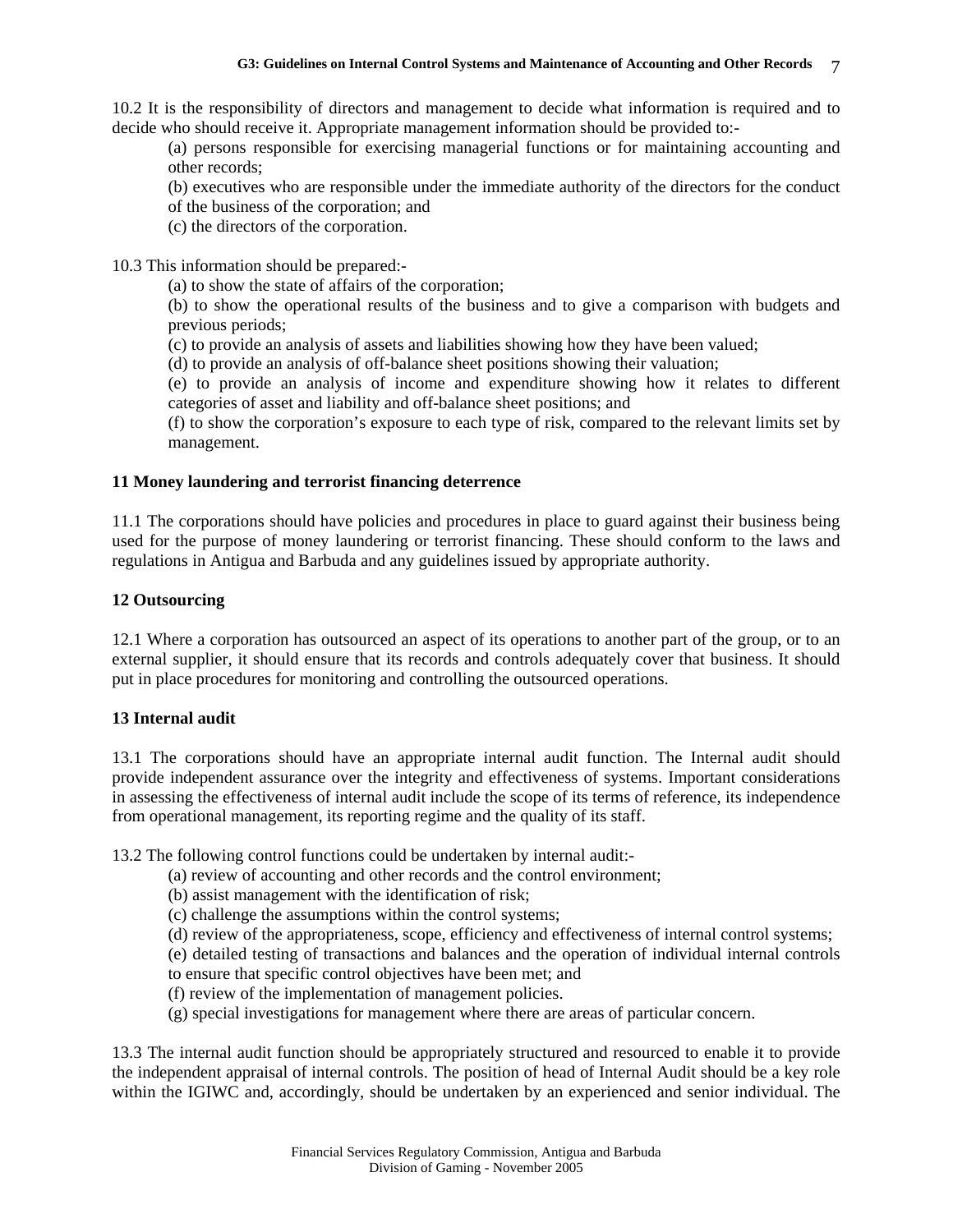objectivity and independence of internal audit should be supported by appropriate reporting lines. In most cases this would be dual reporting lines from the head of internal audit to the Chief Executive Officer or equivalent, and access to the Audit Committee, usually via the non-executive chairman of the Audit Committee.

13.4 Internal audit should not have authority or responsibility for the activities it audits. It should have unrestricted access to all activities, records, property and personnel of the IGIWC to the extent necessary for the effective completion of its work.

13.5 The internal audit function should be staffed with individuals who are appropriately qualified for the function either by holding professional qualifications or by having the requisite experience;

## **14 Audit committee**

14.1 The corporations should have an audit committee chaired by a non-executive director of the corporation or be an audit committee of non-executive directors of the corporation's holding company.

14.2 The audit committee should have a minimum of three members all of whom should be non-executive and a majority of whom should be independent of the company.

14.3 The audit committee should have a formal constitution and terms of reference, explicit authority to investigate matters within its terms of reference and access to information and external advice. Its meetings should normally be attended by the head of internal audit and the finance director and there should be at least one meeting with the external auditors each year, without executive board members present.

14.4 Small corporations may find it difficult to appoint suitable non-executive directors for an audit committee. In these circumstances, the non-executive director who chairs the audit committee should be (i) independent of executive management, (ii) have no allegiance to a particular group of shareholders, (iii) have relevant gaming, financial services, auditing or accounting expertise and (iv) be capable, if necessary, of standing up to the executive management.

## **15 Reporting**

15.1 Information about the operation of the interactive gaming and interactive wagering system is an important supervisory tool that helps in monitoring and ensuring timely action to protect the integrity of the system. A licensed corporation should establish systems and procedures to ensure that reporting requirements as prescribed in law or by supervisory directions/ guidelines are adequately and satisfactorily met. Such reporting should include, among other things, the following:

- (a) Periodic returns and reports prescribed under the IBC Act and regulations framed under the IBC Act and the IGIW Regulations
- (b) Suspicious Activity Report to the Supervisory Authority under the Money Laundering (Prevention) Act 1996 with a copy to the Commission, as prescribed under the Statutory Instrument 41 of 1998
- (c) Incidents of fraud material to the safety, soundness or reputation of the corporation
- (d) Any substantive changes in activities or any material adverse developments, including breaches of legal and prudential requirements

15.2 A corporation should furnish any relevant information relating to its related companies, irrespective of their activities, where the Commission believes that it is material to the financial situation of the corporation or to the assessment of the risks of the corporation.